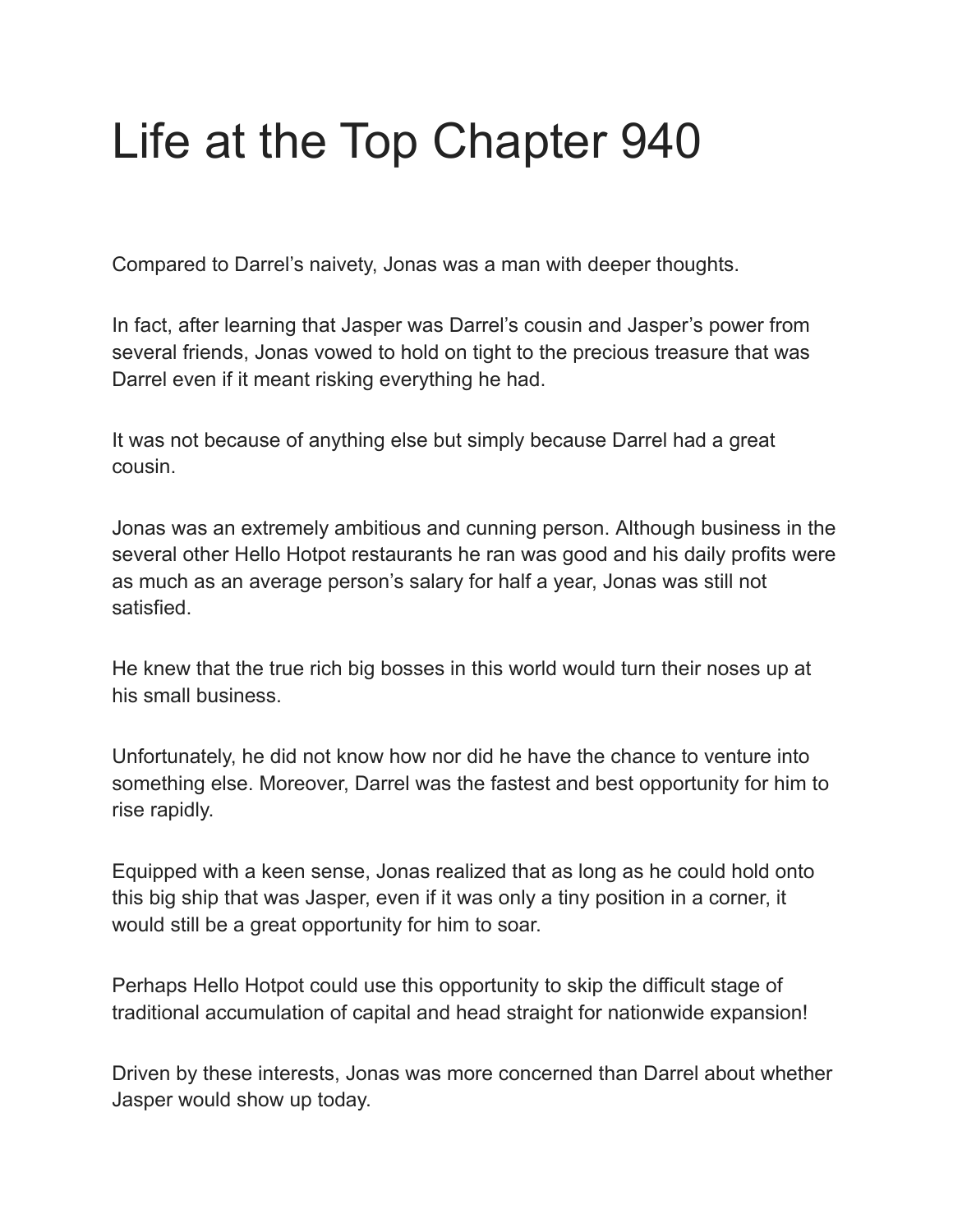"I told you your cousin would definitely come, didn't I? You were so embarrassed to invite him earlier. There's nothing to be embarrassed about. Honestly, he's the actual big boss because he owns 60% of the shares!

"How could he not come to the opening of our first Nauritus City branch today? Besides, he's your cousin, not a stranger," Jonas said excitedly to Darrel.

Darrel scratched his head simple-mindedly. After months of working hard, his complexion was now darker and he was glowing with vitality. He was no longer the same white-collar worker just sitting around waiting for his doom.

"Yeah, it's all thanks to you," Darrel said from the bottom of his heart.

Staring at Darrel who had been taken advantage of by him, Jonas let out a pleased smile and said, "Let's go. What does your cousin like to eat? We can make some preparations. We must not let him down tonight."

Shoulder to shoulder, arm in arm, both of them discussed excitedly on their way to the office amid the greetings of the waiters.

At the corner of the crowd, a 16 to 17-year-old girl who was still very young but who had grown up to be a beautiful girl stood out among a group of pretty-looking waitresses as she stood shyly on one side.

She looked enviously at the bosses as they walked farther away, thinking about how she could pay for her little brother's tuition fees after getting this month's salary. At the thought of this, the smile on her face grew a lot brighter.

Even when she was clad in an ordinary waitress uniform, her beauty could not be concealed.

…